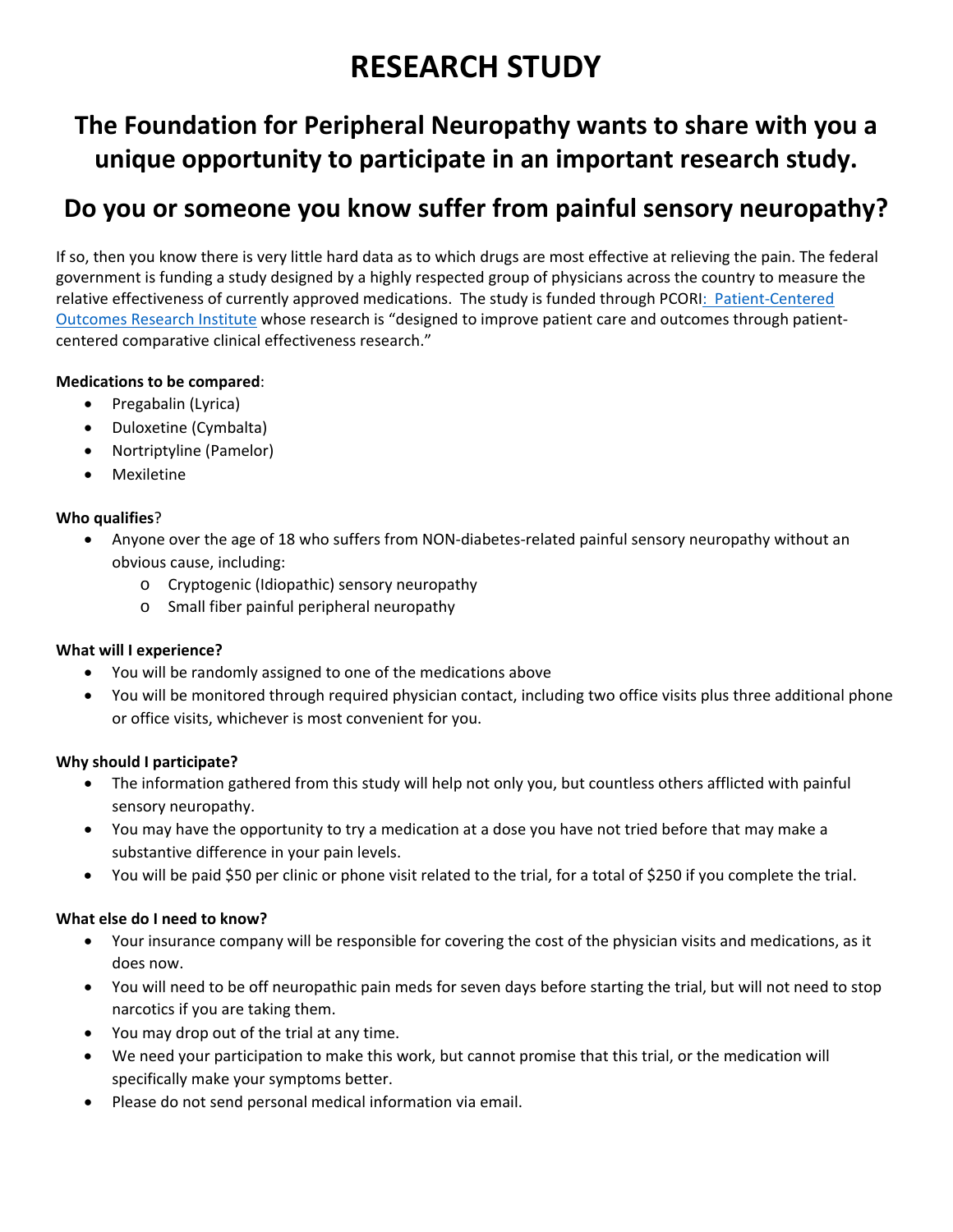#### **CLINICAL TRIAL LOCATIONS AND CONTACT INFORMATION BELOW**

| <b>SITE</b>                                                                   | <b>CITY</b>      | <b>STATE</b> | ZIP   | <b>CONTACT</b>                                                                                              | <b>PRINCIPAL</b><br><b>INVESTIGATOR</b> | <b>STATUS</b>     |
|-------------------------------------------------------------------------------|------------------|--------------|-------|-------------------------------------------------------------------------------------------------------------|-----------------------------------------|-------------------|
| <b>Barrow Neurological Institute</b>                                          | Phoenix          | AZ           | 85013 | Gale Kittle 602-406-6262<br>Gale.Kittle@DignityHealth.org                                                   | Shafeeq Ladha, MD                       | <b>Recruiting</b> |
| Phoenix Neurological Associates                                               | Phoenix          | AZ           | 85018 | Lynette McKinney 602-258-3354<br>LMcKinney@pnal.net                                                         | David Saperstein,<br><b>MD</b>          | <b>Recruiting</b> |
| <b>Cedars-Sinai Medical Center</b>                                            | Los Angeles      | CA           | 90048 | Peggy Allred, PT DPT 424-315-2694<br>Peggy.allred@cshs.org                                                  | Richard Lewis, MD                       | <b>Recruiting</b> |
| University of California Irvine Medical<br>Center, ALS & Neuromuscular Center | Orange           | CA           | 92868 | Veronica Martin 714-456-7760<br>vero@uci.edu                                                                | Tiyonnoh Cash, MD                       | <b>Recruiting</b> |
| University of California San Francisco                                        | San<br>Francisco | CA           | 94143 | Y-Nhy Duong 415-502-2128<br>nhy-y.duong@ucsf.edu                                                            | Jeffrey Ralph, MD                       | <b>Recruiting</b> |
| University of Colorado Denver Anschutz<br>Campus                              | Aurora           | CO           | 80045 | Brittany Kling 303-724-6247<br>Brittany.kling@ucdenver.edu                                                  | Dianna Quan, MD                         | <b>Recruiting</b> |
| University of Florida Health Science Center                                   | Jacksonville     | FL.          | 32209 | Lisa Smith 904-244-9480                                                                                     | Michael Pulley,<br>MD, PhD              | <b>Recruiting</b> |
| University of Miami Miller School of<br>Medicine                              | Miami            | FL.          | 33136 | Monica Quesada 305-243-7424<br>mquesada2@med.miami.edu                                                      | Khema Sharma,<br><b>MD</b>              | <b>Recruiting</b> |
| Indiana University                                                            | Indianapolis     | IN           | 46202 | Sandy Guingrich 317-963-7382<br>sguingri@iupui.edu                                                          | Robert Pascuzzi,<br><b>MD</b>           | <b>Recruiting</b> |
| University of Iowa Hospitals and Clinics                                      | Iowa City        | IA           | 52242 | Jeri Sieren, RN 319-356-8744<br>jeri-sieren@uiowa.edu                                                       | Andrea Swenson,<br><b>MD</b>            | <b>Recruiting</b> |
| University of Kansas Medical Center                                           | Kansas City      | <b>KS</b>    | 66103 | Maureen Walsh 913-588-0645<br>MWalsh2@kumc.edu                                                              | Richard Barohn,<br><b>MD</b>            | <b>Recruiting</b> |
| University of Minnesota                                                       | Minneapolis      | MN           | 55414 | Sarah Hilbert, MS 612-624-5978<br>hilbe010@umn.edu                                                          | David Walk, MD                          | <b>Recruiting</b> |
| University of Buffalo School of Medicine<br>and Biomedical Sciences           | <b>Buffalo</b>   | <b>NY</b>    | 14260 | Kara Patrick 716-859-7510<br>kpatrick@buffalo.edu                                                           | Gil Wolfe, MD,<br><b>FAAN</b>           | <b>Recruiting</b> |
| Columbia University                                                           | New York<br>City | <b>NY</b>    | 10032 | Jacqueline Scoon, MPH MD<br>212-305-6035<br>js4462@cumc.columbia.edu                                        | Thomas<br>Brannagan, MD                 | <b>Recruiting</b> |
| Sanford Health                                                                | Fargo            | <b>ND</b>    | 58122 | Patricia Skarloken 701-234-4091<br>Patricia.skarloken@sanfordhealth.org                                     | Jau-Shin Lou, MD                        | <b>Recruiting</b> |
| <b>Cleveland Clinic</b>                                                       | Cleveland        | OH           | 44195 | Irys Caristo 216-444-0173<br>CARISTI@ccf.org                                                                | Yuebing Li, MD,<br>PhD                  | <b>Recruiting</b> |
| The Ohio State University Wexner Medical<br>Center                            | Columbus         | OH           | 43210 | Filiz Muharrem 614-688-7837<br>filiz.muharrem@osumc.edu                                                     | Stanley Iyadurai,<br>MSc, PhD, MD       | <b>Recruiting</b> |
| Penn State Medical Center                                                     | Hershey          | PA           | 17033 | Heidi Runk 717-531-0003<br>hrunk@hmc.psu.edu<br>$-OR -$<br>Anne Morris 717-531-0003<br>amorris2@hmc.psu.edu | Matthew<br>Wicklund, MD                 | <b>Recruiting</b> |